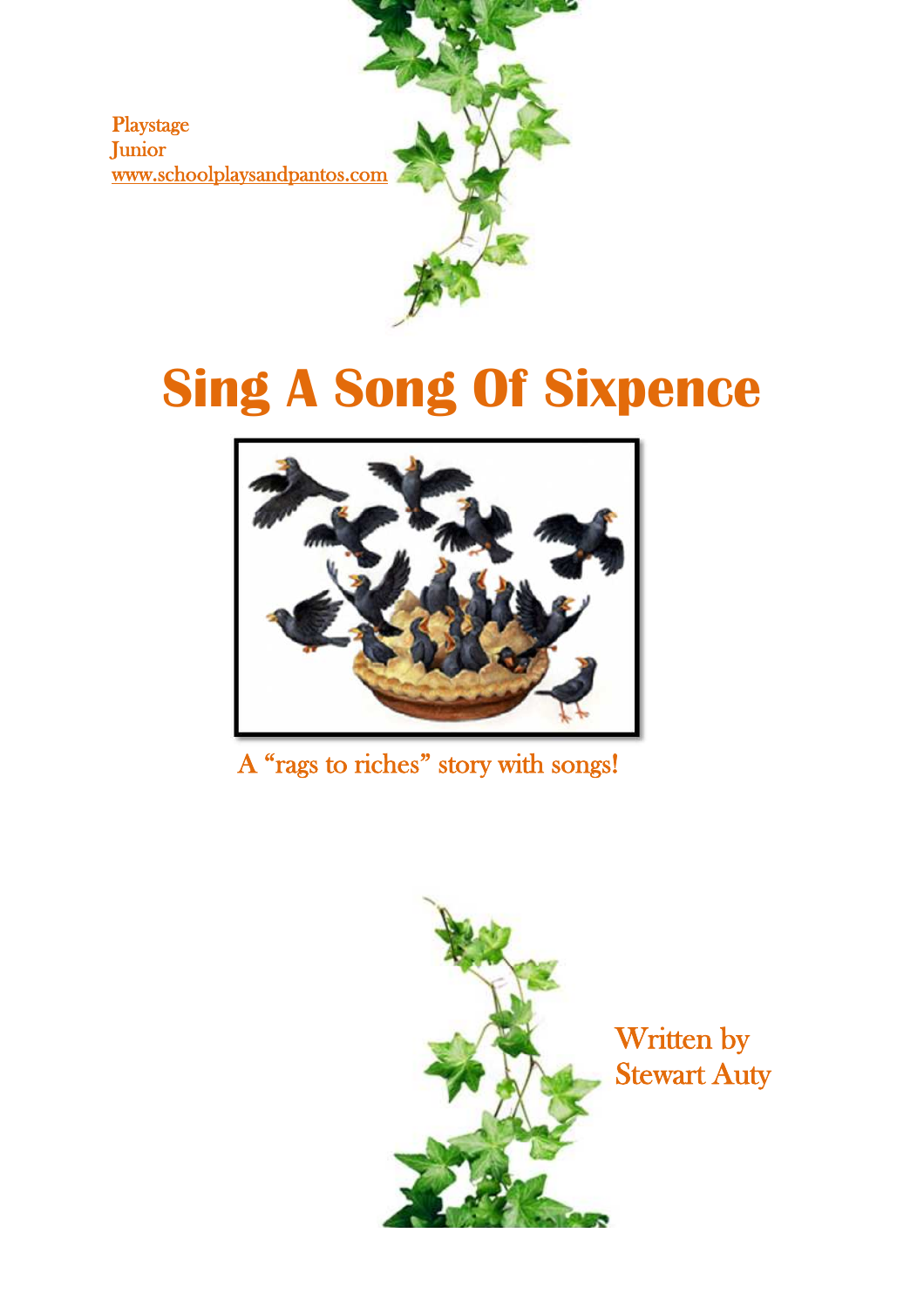Cast in order of appearance: Narrator 1 Narrator 2 Aunt (needs to be mean and intimidating) Uncle (he knows his place) Beadle Gilligren Messenger – could also double as Londoner in street scene Old Man – could also double as Londoner in street scene Carter 1- could also double as Londoner in street scene Carter 2 – could also double as Londoner in street scene Farmer - could also double as Londoner in street scene Farmer's Wife – could also double as Londoner in street scene Miller - could also double as Londoner in streets scene Up to 8 Blackbirds (They are required to dance. Costumes should have 'football shirt' type numbers, including  $4$  and  $20$  – these actors could also double, in different costumes, as the CHORUS) Guard 1 Guard 2 Servant 1 Servant 2 Chef Butler King **Oueen** Chancellor Lord 1 Lady 1 Lord 2 Lady 2

There are <sup>26</sup> speaking parts, up to <sup>8</sup> dancers and singers required for The CHORUS and the BLACKBIRDS. <sup>7</sup> of the parts (above) could either double up as Londoners or other children could be used. So you could have a total cast of 41, if required.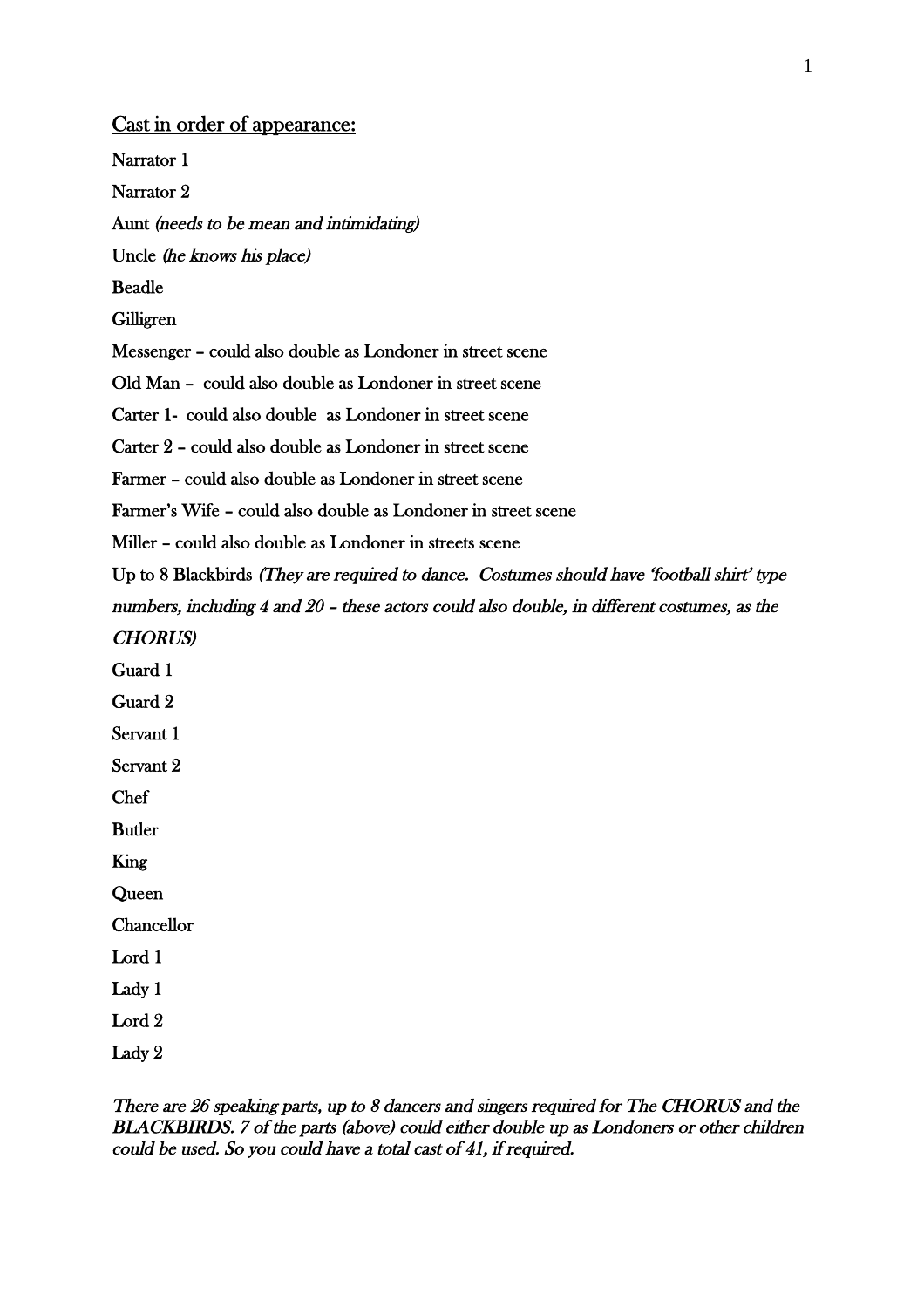#### MUSIC

Backing tracks can be purchased and downloaded for <sup>a</sup> modest fee from various sources, as shown below. Or, you could source the original artiste's recording from amongst parents/grandparents and just have the children sing along to it, as many schools do. If you cannot source them from amongst the school community, then Amazon sell very cheap downloadable MP3 tracks for hundreds of thousands of songs. These can be purchased, downloaded on to <sup>a</sup> computer and then burnt on to <sup>a</sup> CD for performance. Below we give the song title and source of backing tracks. Where it says "Traditional" or "Disney", this means there is no backing track we know of, but it may be in sheet music form in your school or on <sup>a</sup> children's school music compilation CD.

#### Suggested Songs:

Tragedy (Bee Gees/Steps) www.ameritz.com Money, Money, Money (Abba) www.ameritz.com Hit the road, Jack (Ray Charles) www.ameritz.com Road to Nowhere (Talking Heads) www.ameritz.com Streets of London (Ralph McTell) www.ameritz.com (Working) 9 to 5 (Dolly Parton) www.ameritz.com Food, glorious food (Oliver) www.successfulsinging.com 500 Miles (The Proclaimers) www.ameritz.com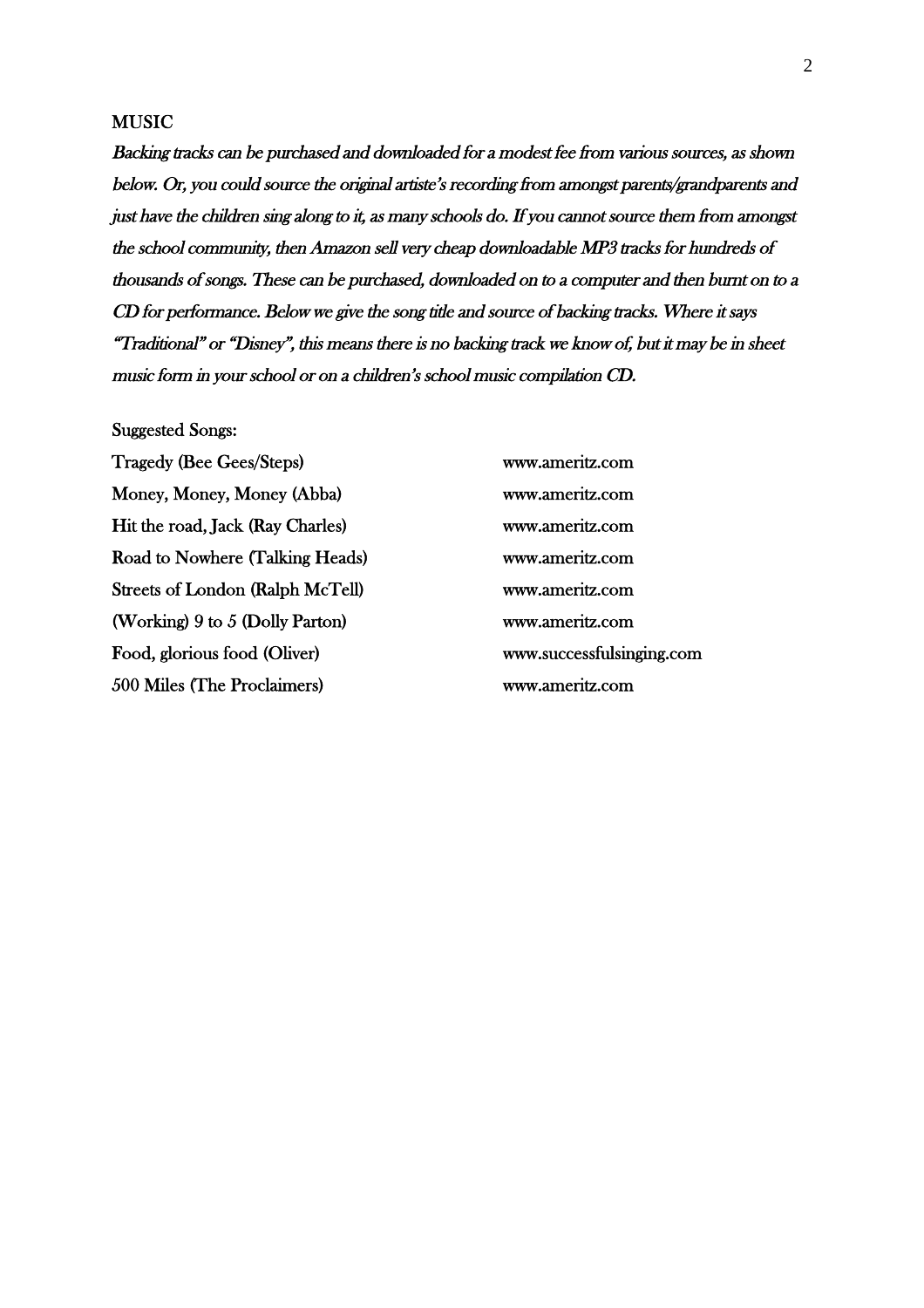SING A SONG OF SIXPENCE

SCENE 1 –The home of Gilligren's Aunt and Uncle. (A simple representation of a home - table, two chairs, empty fireplace with rough rug in front.. AUNT and UNCLE sit at the table. Other props as mentioned in the script. (SEE PRODUCTION NOTES) NARRATORS could have <sup>a</sup> lectern, or similar at one side of the stage.)

(CHORUS on stage for song, exit after.) Song 1 - Tragedy (Bee Gees/Steps) - (Everyone who is on stage)

Here <sup>I</sup> lie In <sup>a</sup> lost and lonely part of town Held in time In <sup>a</sup> world of tears <sup>I</sup> slowly drown Goin' home <sup>I</sup> just can't make it all alone <sup>I</sup> really should be holding you Holding you Loving you, loving you

**Tragedy** When the feeling's gone and you can't go on It's tragedy When the morning cries and you don't know why It's hard to bear With no one to love you, you're Goin' nowhere **Tragedy** When you lose control and you got no soul It's tragedy When the morning cries and you don't know why It's hard to bear With no one beside you, you're Goin' nowhere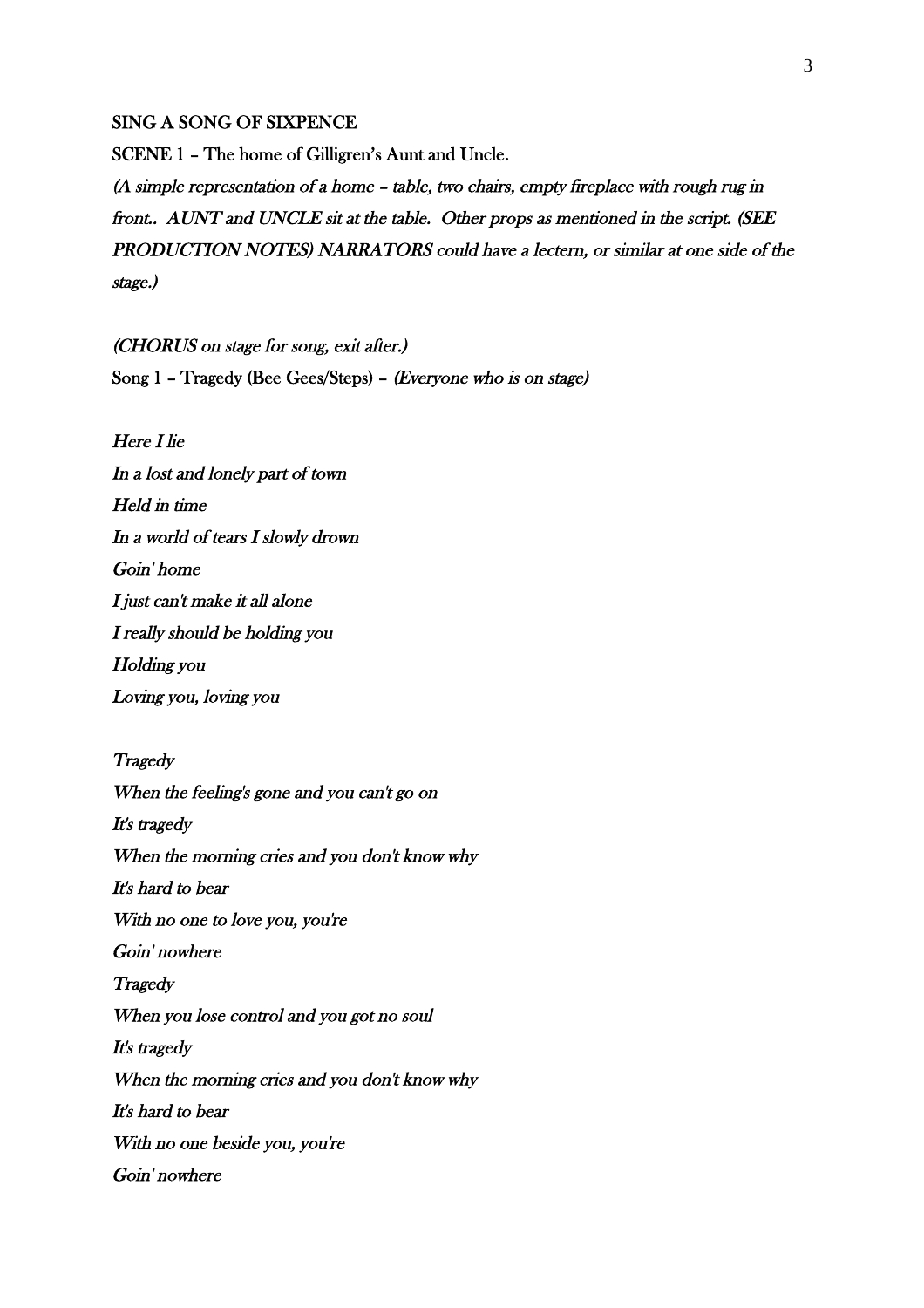Night and day There's <sup>a</sup> burning down inside of me Burning love With <sup>a</sup> yearning that won't let me be Down I go And <sup>I</sup> just can't take it all alone <sup>I</sup> really should be holding you Holding you Loving you, loving

**Tragedy** When the feeling's gone and you can't go on It's tragedy When the morning cries and you don't know why It's hard to bear With no one to love you, you're Goin' nowhere **Tragedy** When you lose control and you got no soul It's tragedy When the morning cries and you don't know why It's hard to bear With no one beside you, you're You're goin' nowhere

#### NARRATOR 1

Welcome everyone. We are going to tell you a tragic story about a most unfortunate young boy called Gilligren. NARRATOR 2

He became an orphan quite suddenly when his parents were both killed in a dreadful accident. NARRATOR 1

Do you know what happened? You've got to tell me! Was it like, just, well, horrible?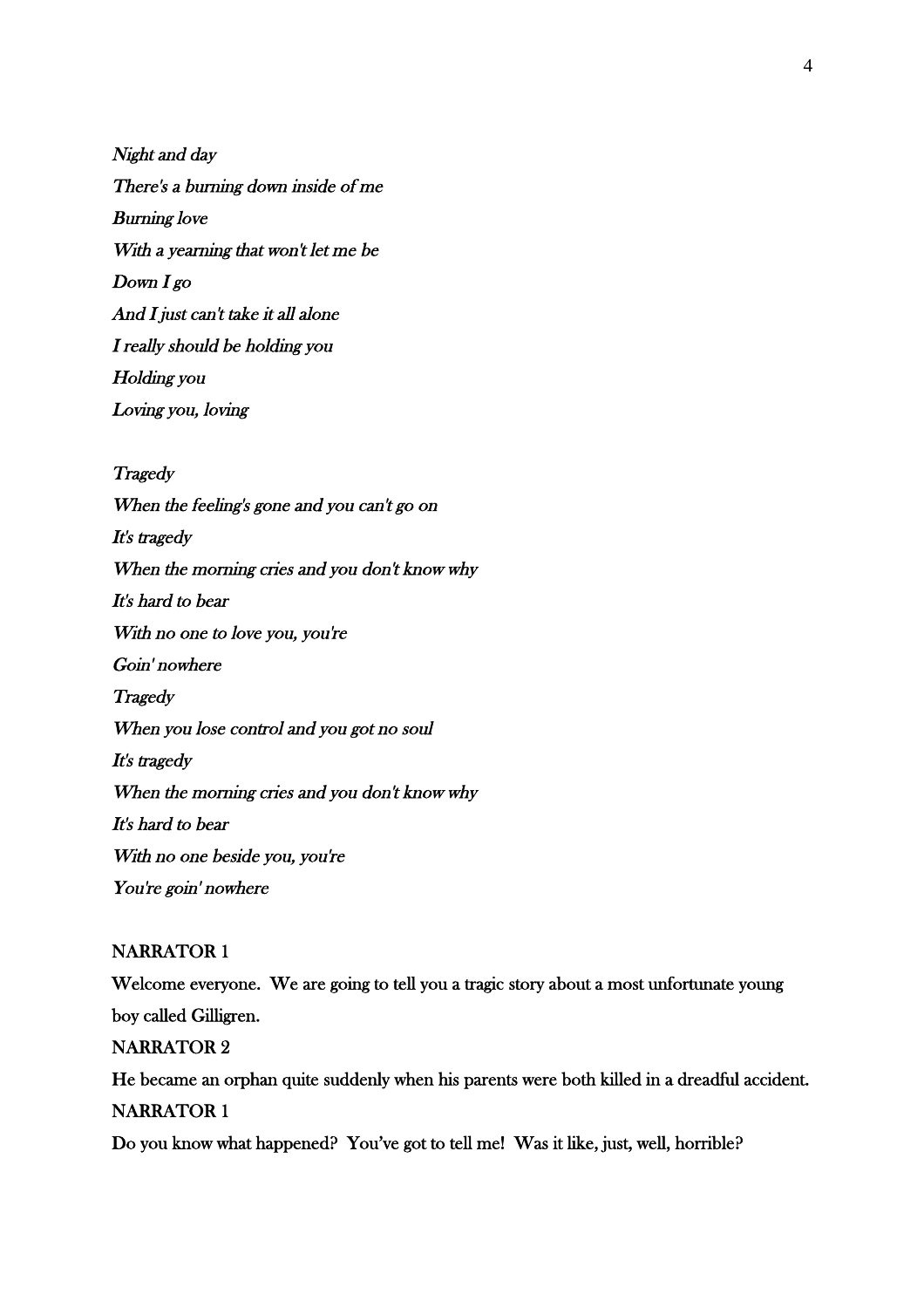#### NARRATOR 2

Too horrible for words, so let's move on.

## NARRATOR 1

Overnight, Gilligren's life was turned upside down. With no one to love him, he was going nowhere.

NARRATOR 2 (Sniffs, and dabs eyes with handkerchief)

How terrible! It's so sad, I'm close to tears.

#### NARRATOR 1

Now compose yourself! We're here to help tell the story. Gilligren's life is not all doom and gloom.

#### NARRATOR 2

Sorry. Gilligren's aunt, his father's sister agreed to look after him, and this is where our story begins.

#### (NARRATORS exit)

AUNT (generally dusting and tidying)

He'll be coming this morning, this nephew of ours.

UNCLE

I'm not looking forward to this. Why did you offer to take him in?

AUNT

What else could we do? The boy has no other family.

UNCLE

Look, I know it was an act of great kindness when you offered to take him in, but I'm not so sure it's a good idea.

AUNT

I thought they might work something out for the boy before they brought him here.

UNCLE

Well it looks as though you were mistaken.

AUNT

You're not saying I was wrong, are you?

UNCLE

No! I wouldn't dare do that! You're never wrong! You're always telling me you're never wrong!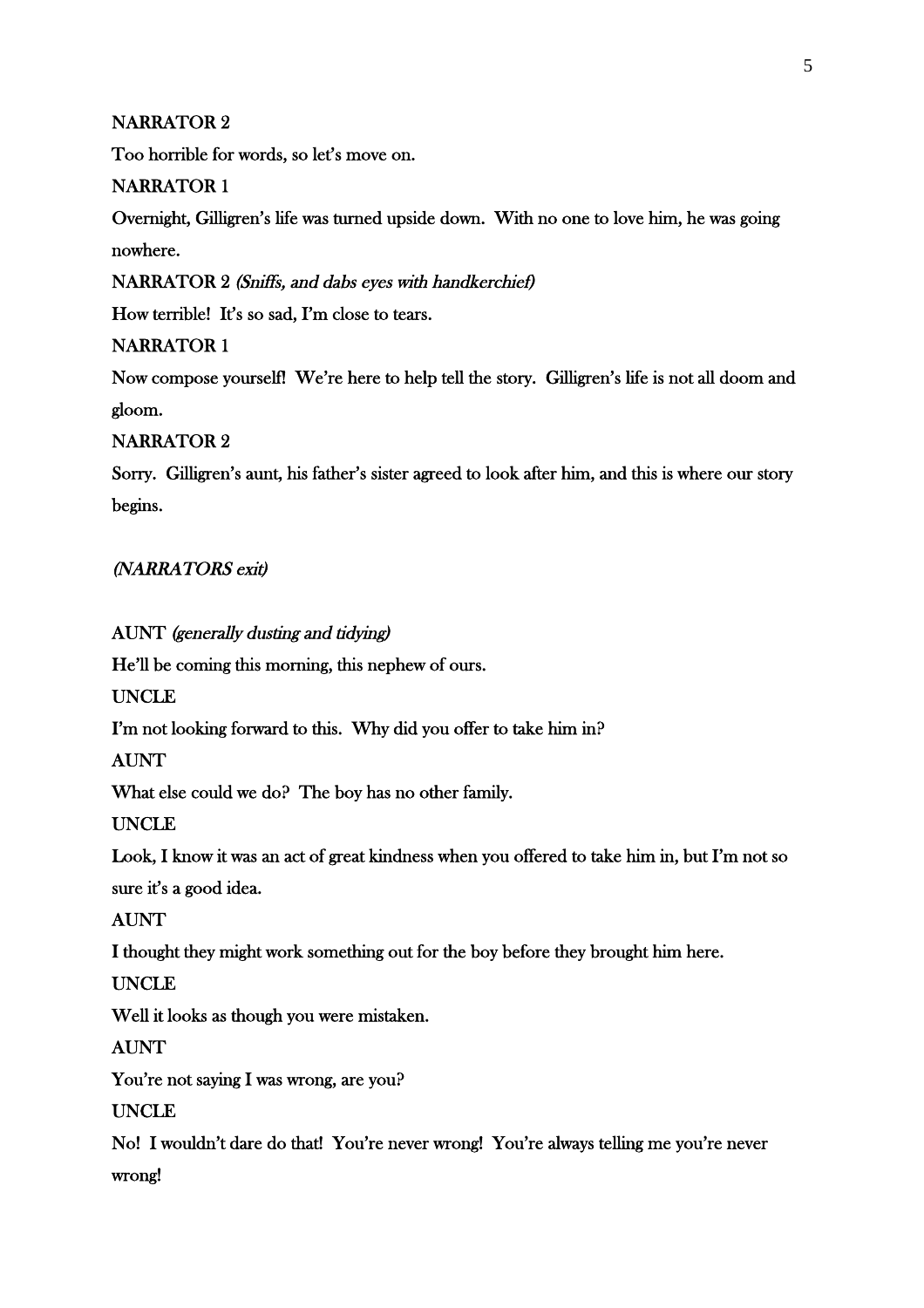As long as we understand each other. I've never been wrong, not ever, and don't you dare suggest otherwise.

UNCLE

Anyway, I don't know why you're tidying up. The boy won't expect too much.

AUNT

I'm not tidying for him, I'm tidying for me. I'm that sort of a person - tidy.

UNCLE

You're never happy unless you've got a duster in your hand.

AUNT

There's a place for everything – my mother used to say that. Everything in its place.

UNCLE

And I suppose that includes me?

AUNT

Of course it includes you! Where would you be without me?

UNCLE (Sighs)

And I'm always in the wrong.

AUNT

As long as that's understood, we'll get along fine.

(Knock at the door)

UNCLE That'll be him, your nephew. AUNT Will you stop saying *your* nephew? He's our nephew. UNCLE I'll try to remember. I'd better answer the door. AUNT Well don't dilly dally, go and let the boy in! It's no weather for standing on the doorstep.

(UNCLE exits and returns with BEADLE and GILLIGREN)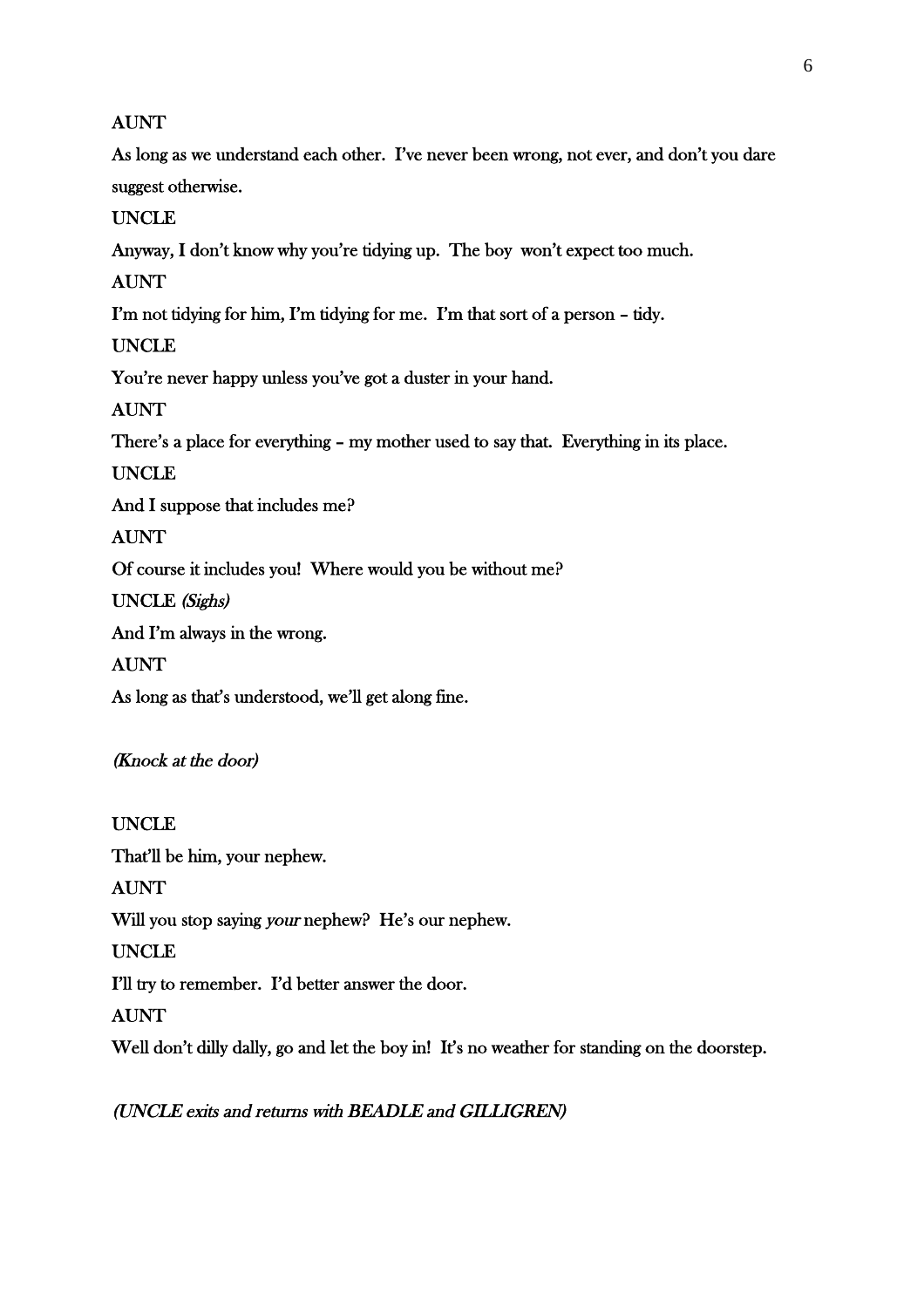#### BEADLE

Here's the boy! (Shoves GILLIGREN forward) Go on!

AUNT

Nothing to be afraid of. I don't bite - well, not often!

#### BEADLE

He's probably a bit shy. It really is very kind of you to offer the boy a home.

## UNCLE

Well, that's what we are, very kind people.

#### BEADLE

I've warned him about his Ps and Qs, told him to be polite, and respectful, to do as he is told,

and to be grateful.

## AUNT

I should think so! Where would he be, if we hadn't agreed to take him in? I expect you've

plenty to do?

#### BEADLE

What? Oh, you'd like me to go?

#### AUNT

No point in hanging around.

## BEADLE

Well, I'll be off then. I'll see myself out.

#### AUNT

Best make a clean break of it. No time for a change of mind! We wouldn't want that!

#### BEADLE

Definitely not.

## UNCLE

And thank you for taking the trouble to bring him here.

## BEADLE

You'll have lots to talk about. His name's Gilligren, by the way, in case you forgot.

## (Exit BEADLE)

## UNCLE

Well here you are, and here we are. Your name is .... what did the Beagle call you?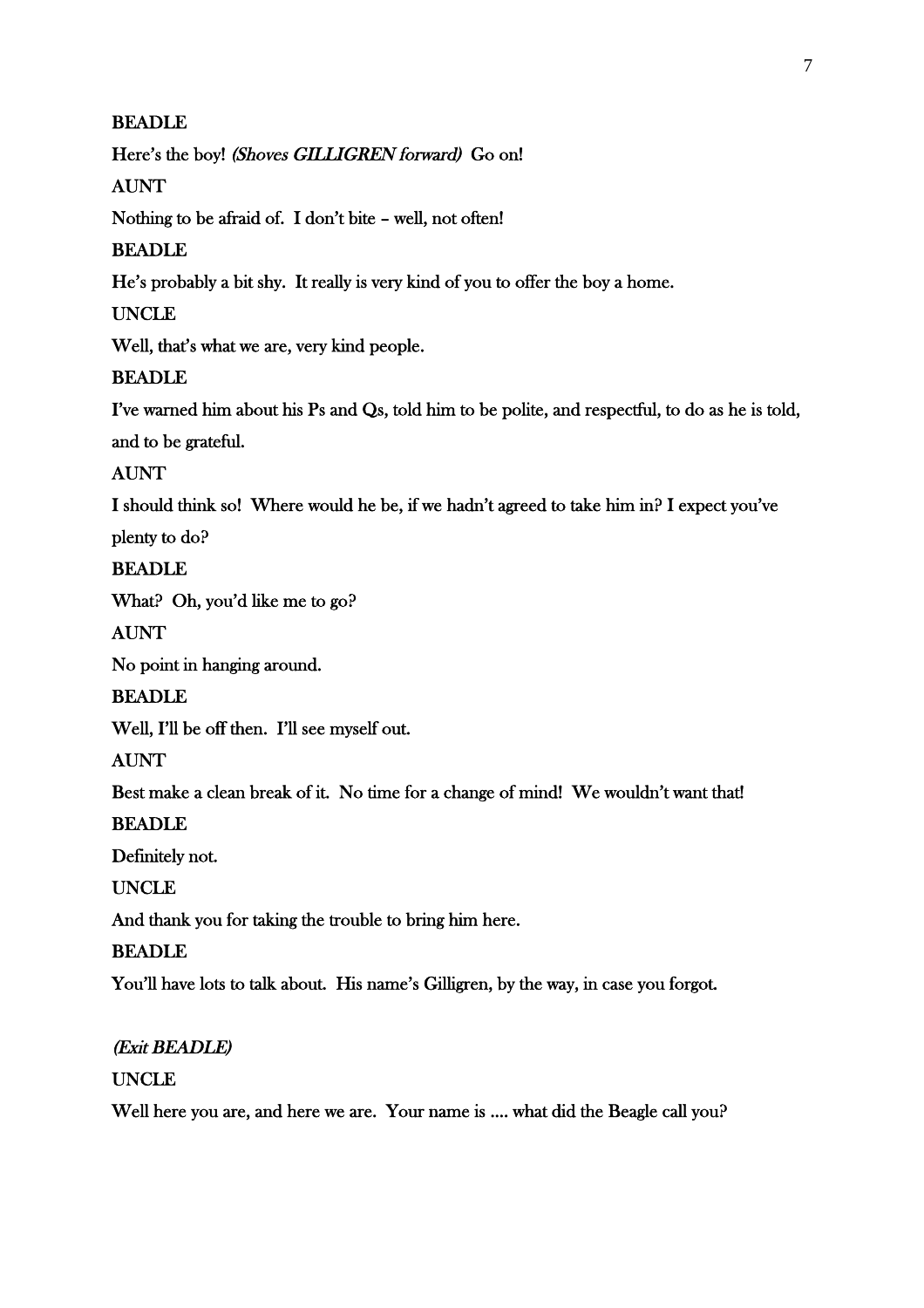## GILLIGREN

Gilligren, my name's Gilligren.

AUNT

Well that's a funny name, you mark my words.

## **GILLIGREN**

You mean, out of ten? I have to give your words a mark out of ten?

## UNCLE

Now let's get one thing clear - it won't suit if you're too clever, son.

#### GILLIGREN

But I'm not your son.

#### **AUNT**

We both know that. It could have been the workhouse for you, so be grateful we've taken you in.

#### **GILLIGREN**

I am grateful, even though I don't know you yet. Perhaps we'll get along very well –I really hope so.

#### AUNT

Time will tell. You're quite a disruption. I don't take kindly to disruption.

#### UNCLE

So I had better warn you, this is no place for you to be clever. It wouldn't go down very well. **AUNT** 

Seen, and not heard, that's how I like children.

#### UNCLE

Well let's get to know each other then. You'd better call me uncle.

#### AUNT

And I'm your aunt. Your father's sister, God rest his soul.

#### GILLIGREN

Pleased to meet you both. (Holds out hand) Should we shake hands?

## UNCLE

Shake hands? (Ignores hand) That's what posh people do, isn't it? Well, one thing you'll find out is that we're not posh.

## AUNT

Not posh at all. But you certainly are a very polite little boy. Very well mannered, I should say.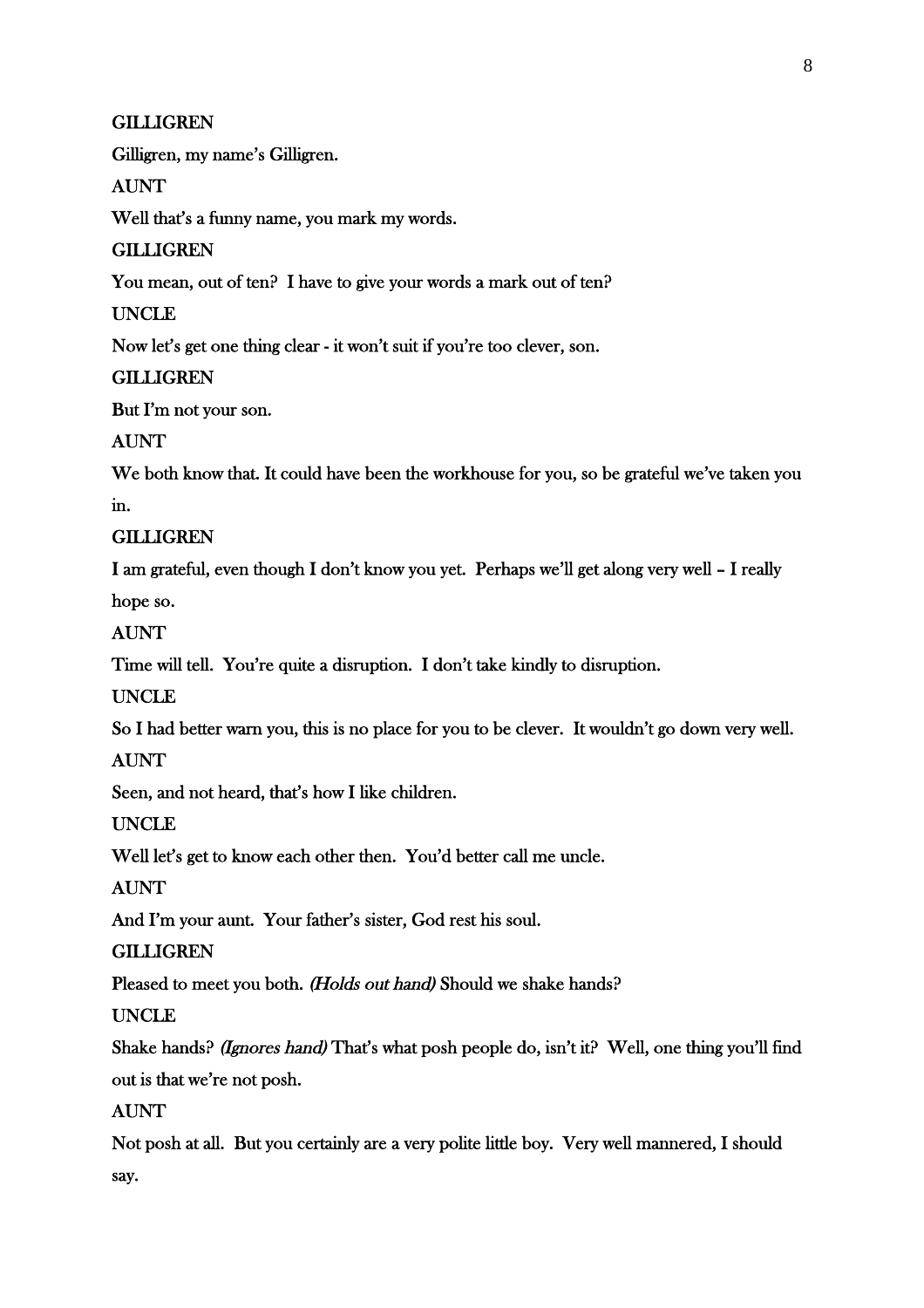UNCLE

The Beagle told him about his manners.

## GILLIGREN

I didn't need telling. I've been brought up properly.

AUNT

No doubt. But that's all in the past. You're with us now, and no doubt things might be a bit different.

# UNCLE

A bit strange, so to speak. Now how old are you, son? Sorry, Gilly –is it all right to call you Gilly?

# GILLIGREN

I would prefer my full name –Gilligren, if it's not too much trouble.

## UNCLE

I'll try and remember. Now you were going to tell us how old you are.

# GILLIGREN

Oh, yes, I'm twelve, thirteen next birthday, and when I'm thirteen I'm going to have some attitude.

AUNT

Attitude? What's all that when it's at home? I don't like the sound of that!

# **GILLIGREN**

You've never heard of attitude? It's when teenage boys stop being polite and respectful, and

they don't talk any more, they just grunt.

UNCLE

I wouldn't recommend any of that, Gilly. Your aunty here wouldn't take kindly to attitude. It wouldn't do to upset her. Especially the grunting. That wouldn't go down well at all.

AUNT

We need to explain some rules.

# UNCLE

So that we all get along, just like a happy family. You staying with us isn't permanent yet, it's sort of a trial.

# AUNT

Yes, if it doesn't work out, if we don't take to you....

## **UNCLE**

We'll send for the Beagle and he'll take you back. It's like a guarantee.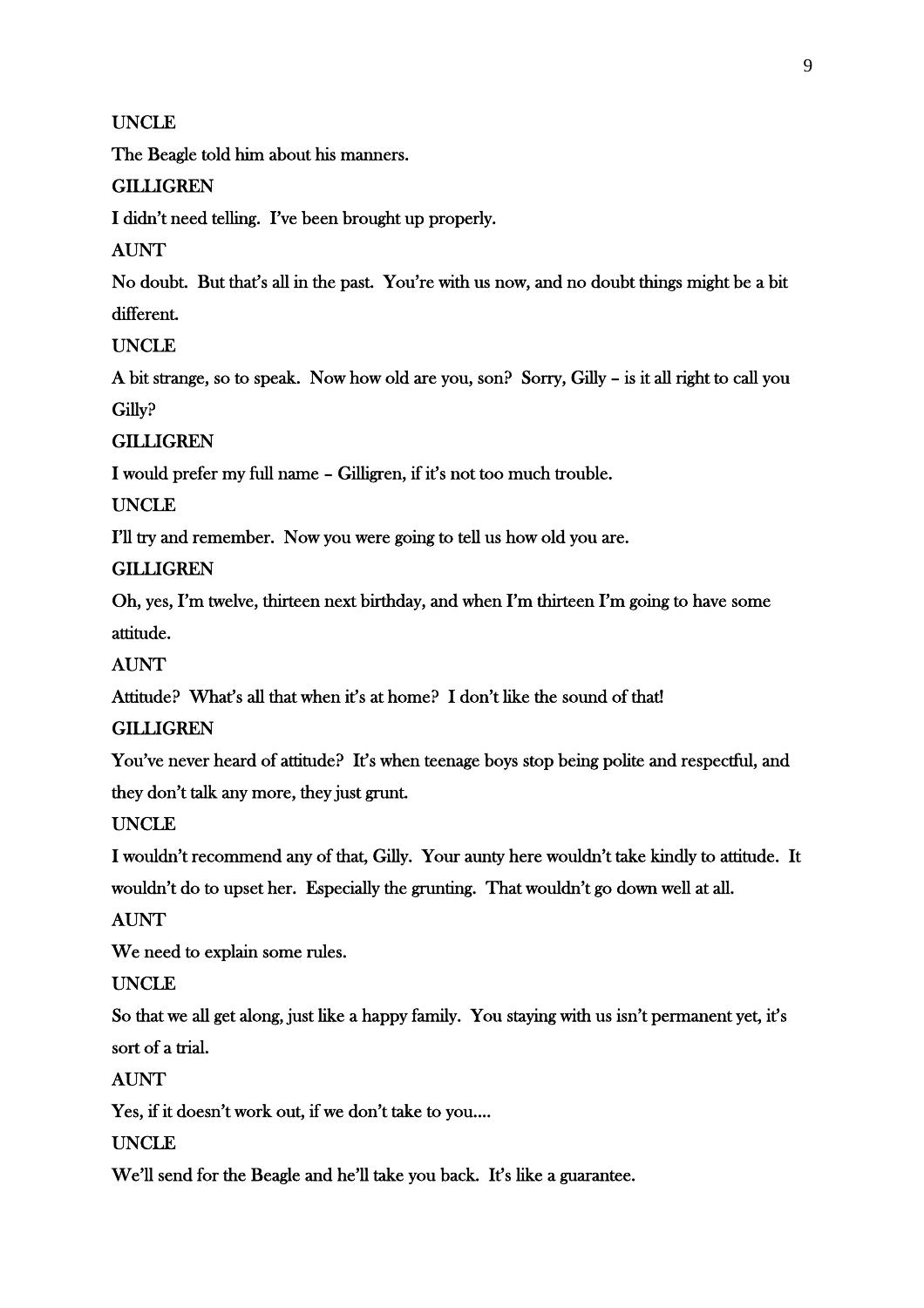## GILLIGREN

I don't want to go back! The workhouse is horrible!

AUNT

Then you'd better make sure this works.

## GILLIGREN

I think I understand you perfectly. Now I'm sorry to say this, but I'm very hungry. I didn't

have any breakfast.

AUNT

Well, I'm sorry but you've missed breakfast.

UNCLE

Perhaps something later?

**GILLIGREN** 

Very well. Could you show me to my room please?

AUNT

Your room? What do you think this is? A hotel, and your room has an en-suite bathroom, a

mini bar, widescreen TV and a balcony overlooking the pool?

UNCLE

It's a small cottage, Gilligren, as you might have noticed.

AUNT

There's only one bedroom, and that's for us.

UNCLE

The en-suite facilities are a long walk down the bottom of the garden, by the wood.

AUNT

You can sleep on the rug in front of the fire.

UNCLE

That's if we had a fire. But, first of all, we need to set you to work.

GILLIGREN

Work? But I thought I was a guest!

UNCLE

Well you thought wrong, didn't you!

AUNT

First of all, you can sweep the floor.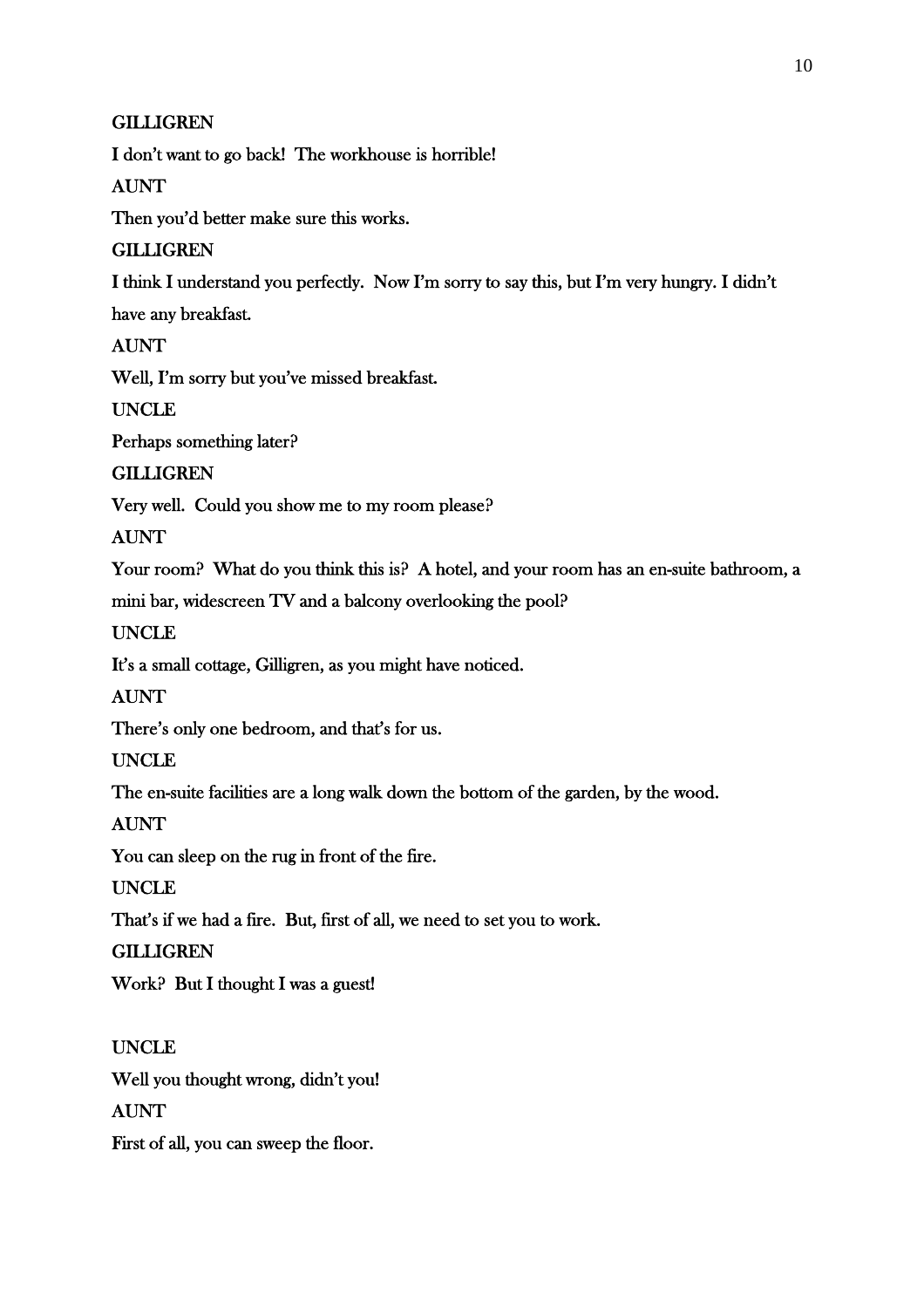UNCLE

The brush is behind the door.

AUNT

Next, the windows need a clean. They haven't been done since...

UNCLE

They haven't been done since the house was built. You'll get the water from the stream.

AUNT

The bucket's by the door. It's only a short walk through the wood, about two miles.

GILLIGREN

Two miles? There and back?

**UNCLE** 

No, two miles there.

AUNT

And it's about the same distance back. Funny that.

UNCLE

And your bucket will be heavy, seeing as it will be full of water, so it might seem further.

AUNT

Then you can cut some logs for the fire, and after that, the rhubarb patch needs digging.

## GILLIGREN

That's rather a lot to remember.

AUNT

It's easy. Sweeping, water, windows, logs, rhubarb. There, I said it was easy. Off you go.

(Exit AUNT and UNCLE)

#### GILLIGREN

I never thought it would be like this. But still, I must be grateful, I mustn't grumble.

(He starts sweeping. Enter MESSENGER on scooter, who scoots around )

MESSENGER (Sing-song voice) Have you heard the news? Have you heard the news?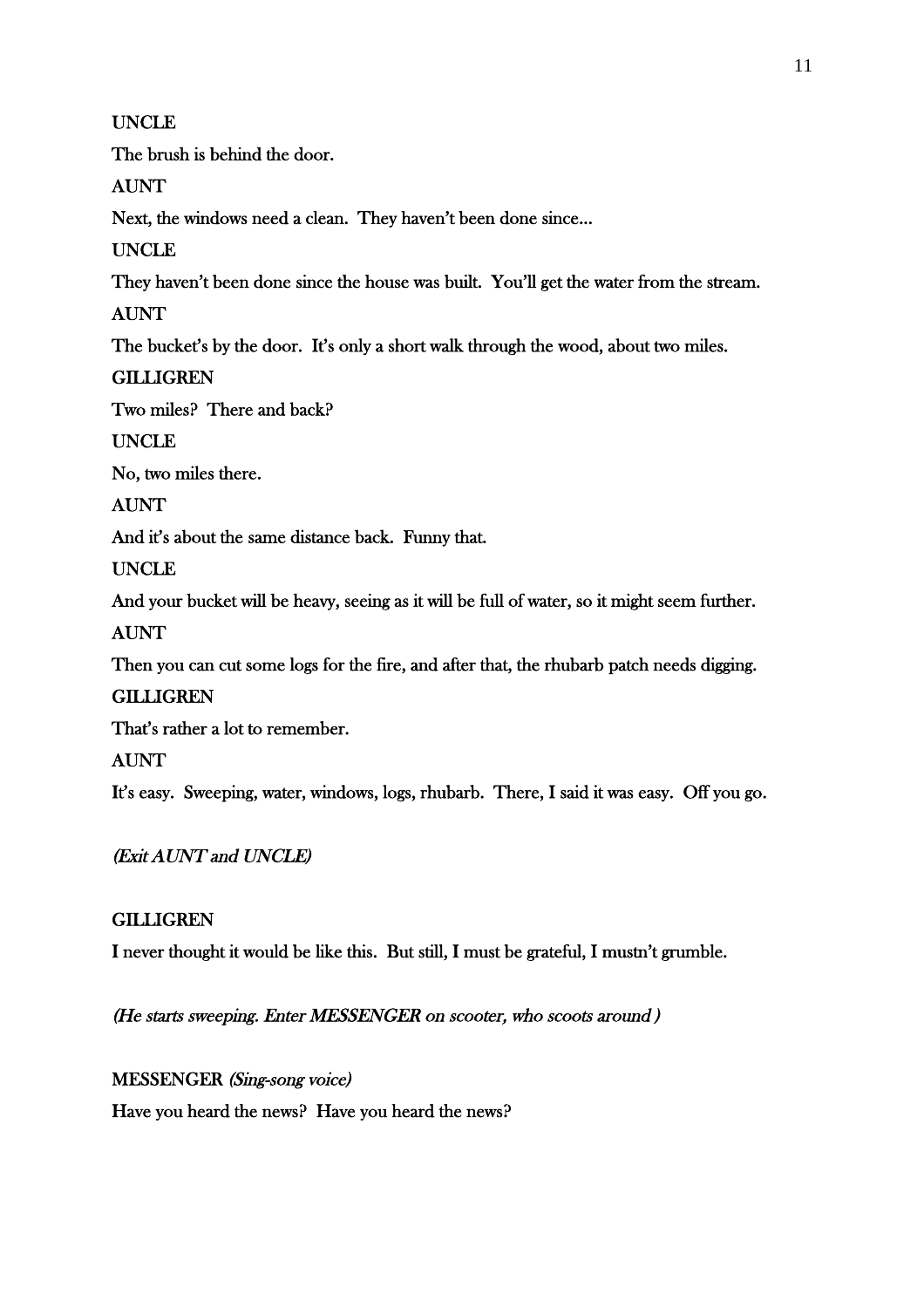#### GILLIGREN

What news is this?

#### **MESSENGER**

I'm a messenger, come all the way from London with a message. Are your aunt and uncle about? I'll deliver the message to you all together, it'll save repeating myself. I hate repeating myself. Repeating myself gets on my nerves, it does! GILLIGREN

I'll get them. (Calls) Aunt! Uncle! There's a messenger, with a message.

#### (Enter AUNT and UNCLE)

#### MESSENGER

Special delivery! Special delivery, just for you!

#### AUNT

It's our Premium Bonds! It's the Lottery! We've won, and we're rich!

#### MESSENGER

Not exactly. In fact, it's not really just for you, that bit wasn't really true. It's for everybody,

and it's not good news at all. It's about the King.

#### UNCLE

What's he gone and done now?

#### **MESSENGER**

Only.... wait for it! He's gone and died!

#### AUNT

Is that it? You dragged us out here just to tell us that? That the king is dead?

#### MESSENGER

That's my job. Delivering messages. It's not my fault the news is not what you were expecting.

Now I can't stop. I've to tell lots of people, not just you.

#### UNCLE

There's nothing else?

## **MESSENGER**

Oh, only the usual, what you'd expect. He's going to be succeeded by his son, and there's going to be a coronation in London, in two weeks' time. Now I've got to go. Bye!

#### (MESSENGER scoots around before exit)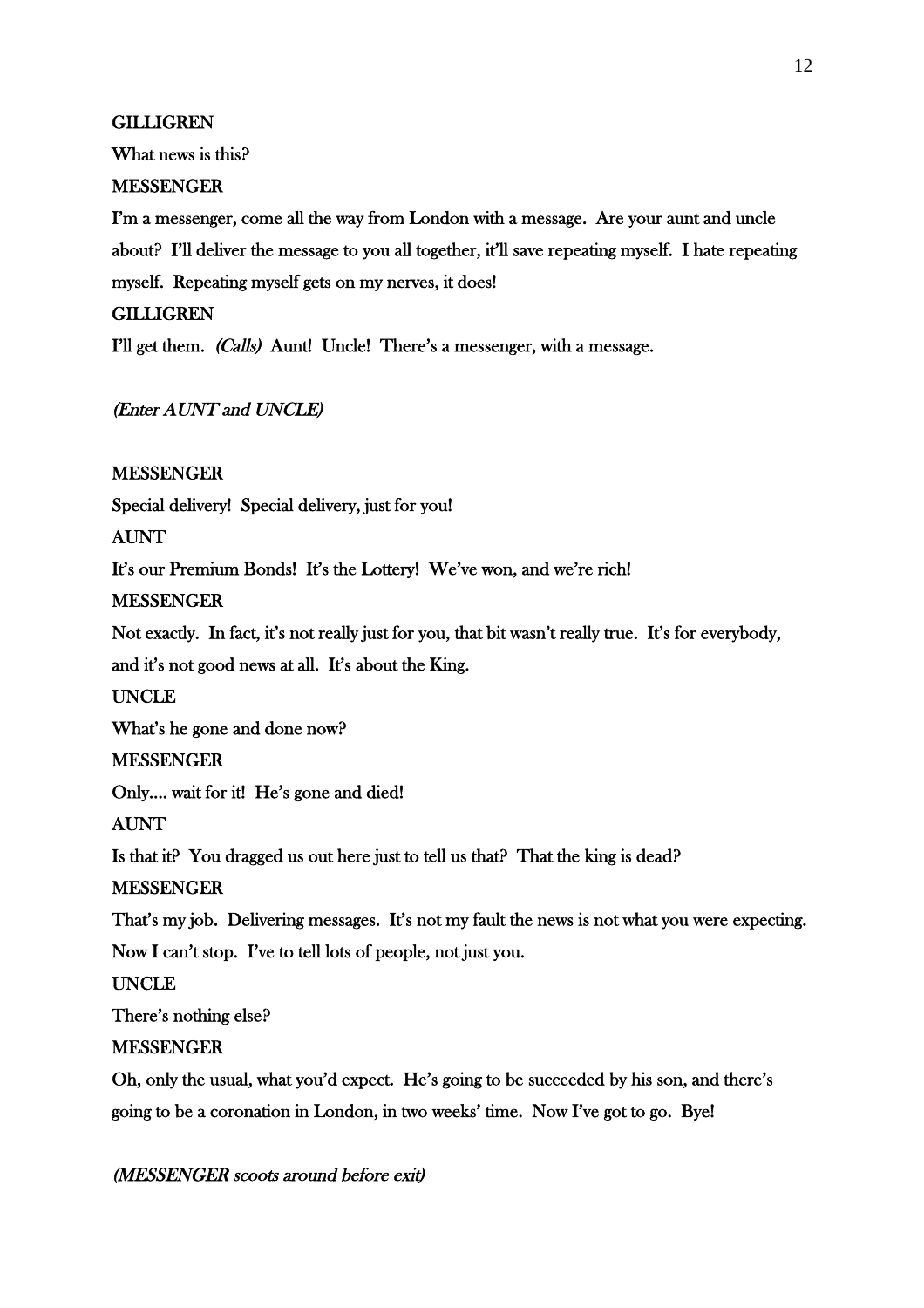Well, what a lot of fuss about nothing. What difference is it going to make to us?

UNCLE

No difference at all.

#### **GILLIGREN**

But don't you think it's exciting? I mean, of course it's sad that the old King has died, but a

new King? Don't you think it's going to be very special?

AUNT

Now what did royalty ever do for us?

UNCLE

Nothing, that's what they did, nothing. Not... a... thing.

GILLIGREN

Can we go?

AUNT

Where?

GILLIGREN

To London! To see the coronation?

UNCLE

Now don't be silly, Gilly. Silly Gilly –I like that!

AUNT

You've work to do my boy. Now get on with it, and I'll tell you later what you're going to do this afternoon.

GILLIGREN

This afternoon? I've only got this morning to do all that work?

UNCLE

Got it in one! Better get a move on! You don't want to be late for dinner.

(Exit AUNT and UNCLE)

## GILLIGREN

I'm going to get some water. I'll do the sweeping later.

(Exit GILLIGREN. Enter AUNT and UNCLE)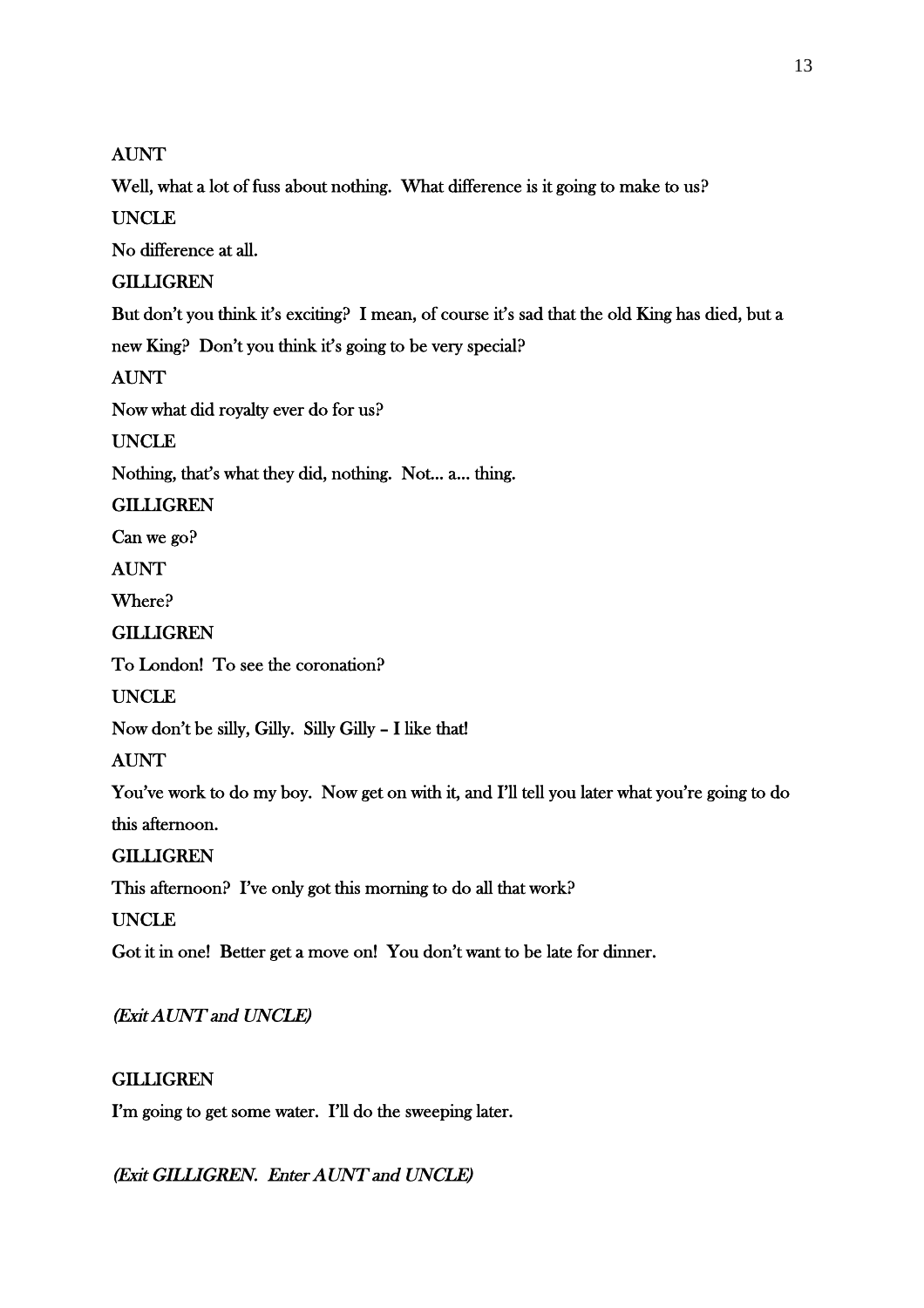I do hope that nephew of yours isn't going to take us for granted.

UNCLE

Oh he's my nephew now ! Just because he's a bit workshy.

AUNT

It's a bit too early to say that he's lazy, but he's heading that way. You mark my words - that

boy spells trouble.

UNCLE

He might be able to spell trouble, but he was late for breakfast! That wasn't a good start. And it looks like he will be late for lunch too.

AUNT

Just as well, as I haven't made him any.

UNCLE

He'll be hungry then, make no mistake.

AUNT

Here he comes now.

(Enter GILLIGREN with <sup>a</sup> bucket of water.)

# GILLIGREN

I'm starving. What's for lunch please?

AUNT

Sorry, but you're too late. I've just cleared away. Are you thirsty?

GILLIGREN

Well, yes, I am. I've worked all morning.

UNCLE

There's nothing to drink. You should have had a drink when you were down by the stream

getting some water.

AUNT

Is there water in your bucket?

GILLIGREN

Yes, but I've washed the windows. It's all dirty.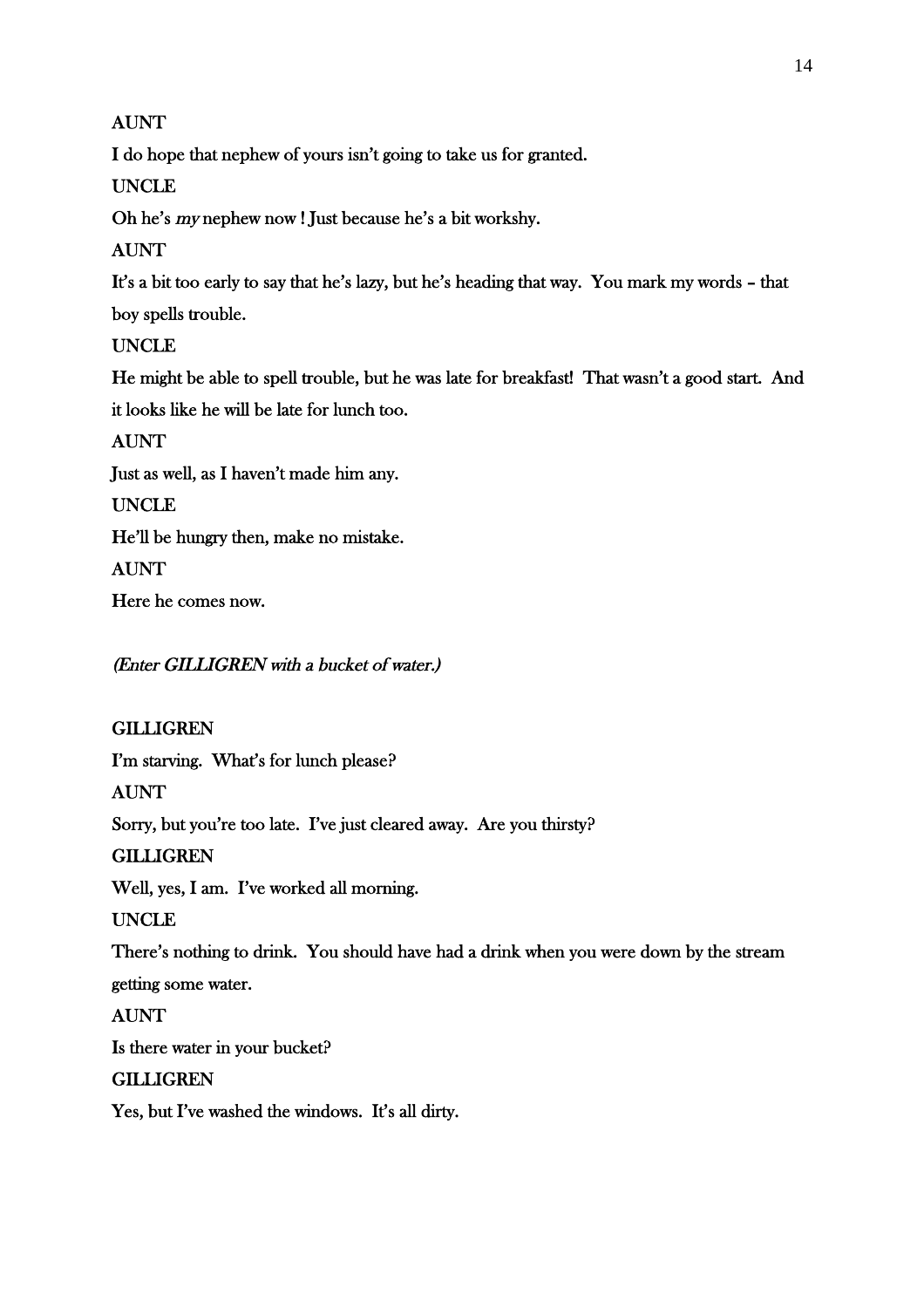Suit yourself. Don't say we didn't try. It's either that or nothing, unless you walk back to the stream.

## **GILLIGREN**

I'm sorry, I mustn't grumble. Anyway, I met someone in the wood, and he said everyone was going to London to see the coronation.

UNCLE

Well that's not strictly true. Seeing as we aren't going, it's not right to say that everyone was going.

AUNT

Bit of a pedant, your uncle. Things have to be right, you see.

## **GILLIGREN**

But I'd like to go.

AUNT

I'd like to be rich, and I know it isn't going to happen, so what's the point?

#### GILLIGREN

It's not fair! This is all about you! What about me?

UNCLE

Look Gilly, you've done nothing but grumble since you came to stay with us. Nothing seems to suit you, nothing we do is good enough.

## GILLIGREN

I thought you were kind, that you would take pity on me, me being an orphan in tragic circumstances and all that.

## AUNT

If you must know, we only took you in because we thought your parents might have left us some money, to help look after you. But they haven't, and that's why this isn't working out.

## GILLIGREN

I'd still like to go to London. (Thinks) If I had sixpence.... if you gave me sixpence, I could leave you in peace, and go to London.

UNCLE

Sixpence! You must think we're made of money!

(Enter CHORUS for song)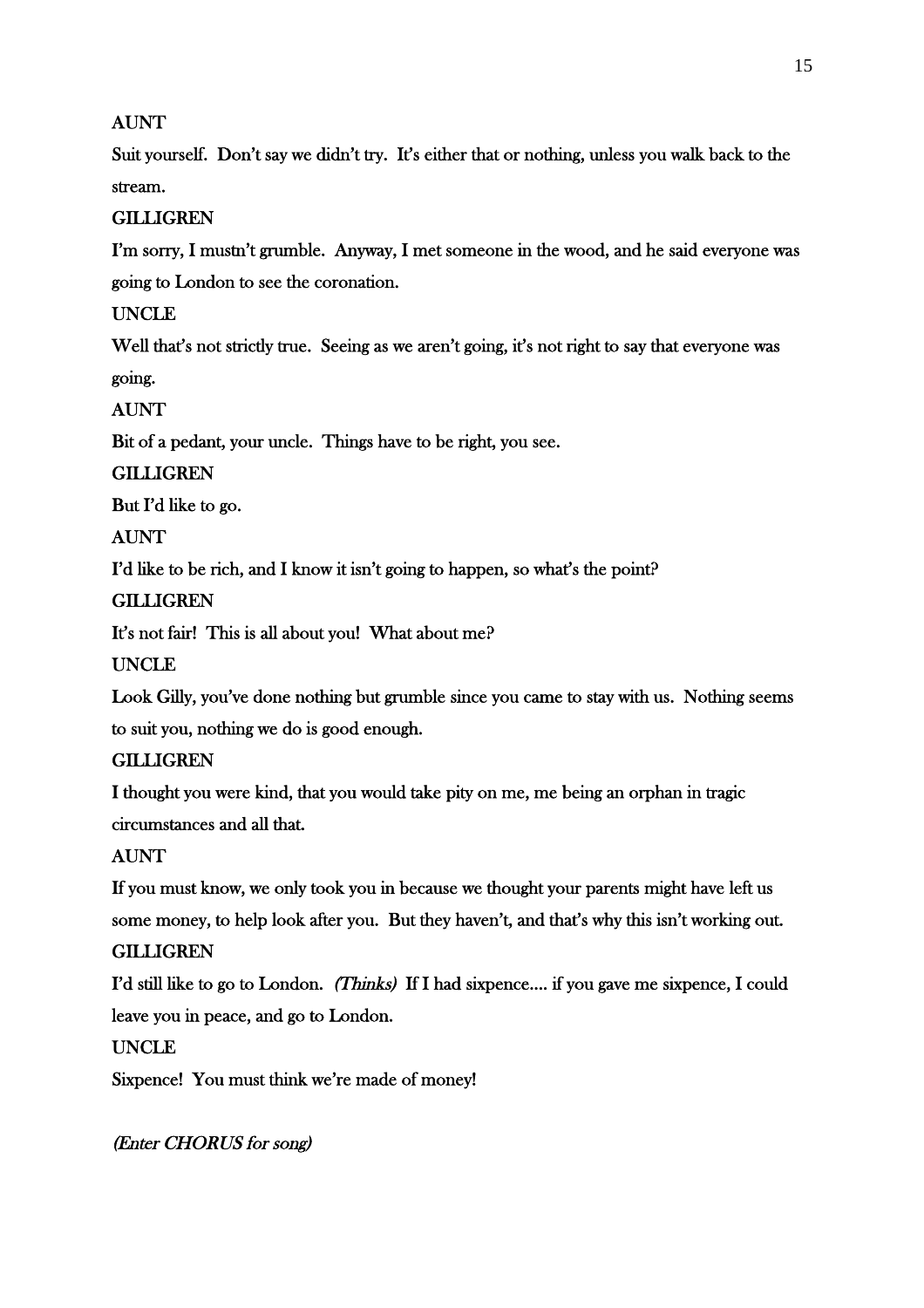SONG 2- Money, money, money (Abba) - (Everyone) <sup>I</sup> work all night, <sup>I</sup> work all day, to pay the bills <sup>I</sup> have to pay Ain't it sad And still there never seems to be <sup>a</sup> single penny left for me That's too bad In my dreams <sup>I</sup> have <sup>a</sup> plan If  $I$  got me a wealthy man <sup>I</sup> wouldn't have to work at all, I'd fool around and have <sup>a</sup> ball...

Money, money, money Must be funny In the rich man's world Money, money, money Always sunny In the rich man's world Aha-ahaaa All the things <sup>I</sup> could do If I had a little money It's <sup>a</sup> rich man's world

<sup>A</sup> man like that is hard to find but <sup>I</sup> can't get him off my mind Ain't it sad And if he happens to be free <sup>I</sup> bet he wouldn't fancy me That's too bad So <sup>I</sup> must leave, I'll have to go To Las Vegas or Monaco And win <sup>a</sup> fortune in <sup>a</sup> game, my life will never be the same...

Money, money, money Must be funny In the rich man's world Money, money, money Always sunny In the rich man's world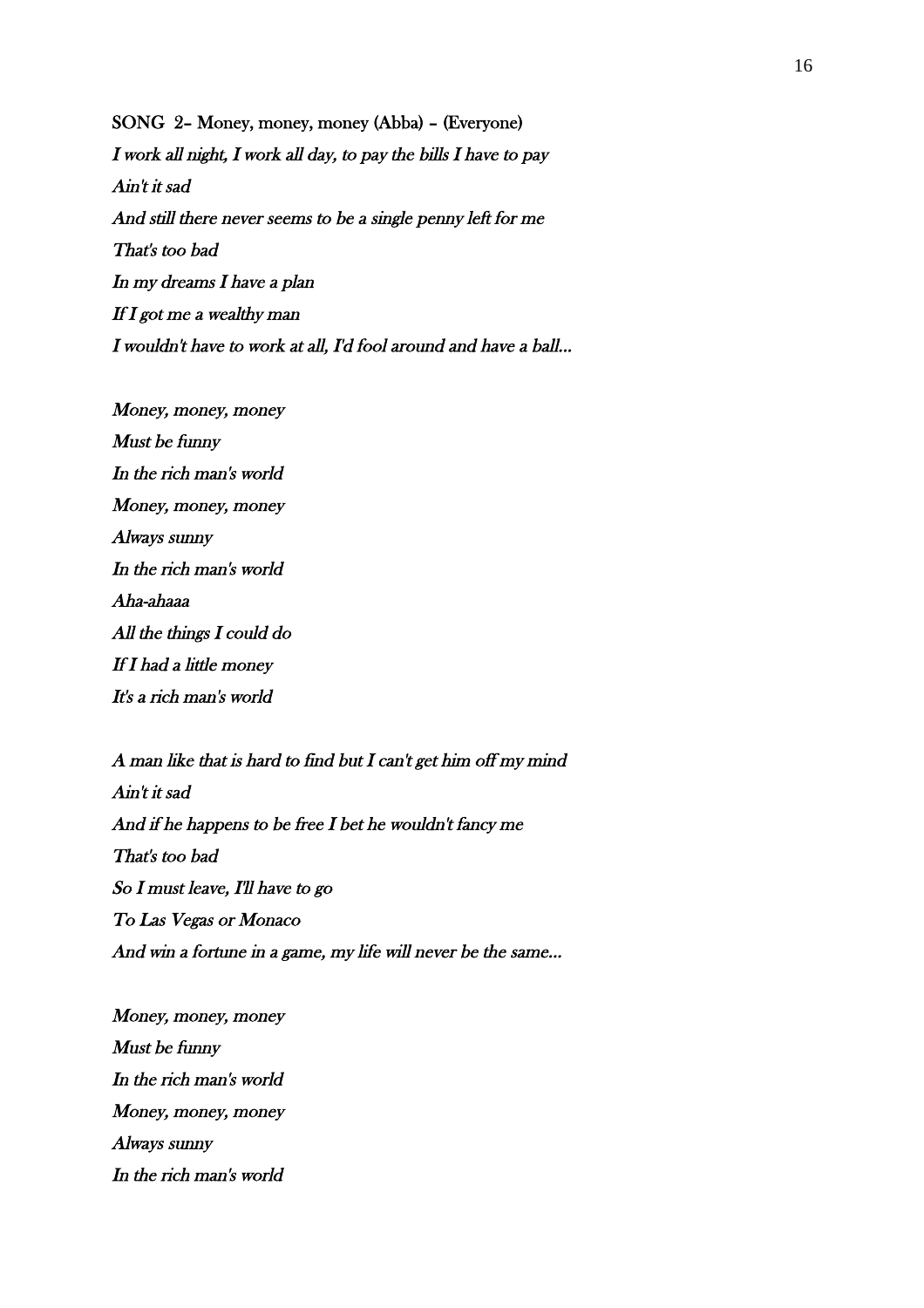Aha-ahaaa All the things <sup>I</sup> could do If <sup>I</sup> had <sup>a</sup> little money It's <sup>a</sup> rich man's world! (Exit cast)

## AUNT (Takes UNCLE to one side)

Perhaps we shouldn't be too hasty! If Gilly went, and never, ever came back, it would be worth sixpence to help him on his way.

UNCLE

Ah! Good thinking! Sixpence now, and we never see him again, and we get back to normal, just like before.

AUNT

That's it. Me in the right and you in the wrong. So give him the money! It's only sixpence, and we shall be rid of him!

UNCLE

I like the way you're thinking. A growing lad will need feeding. He'll need clothes to wear and shoes on his feet.

AUNT

And then there's this attitude thingy when he turns thirteen. I can't be doing with that!

UNCLE

So spend now, to save later?

AUNT

That's right! Finding sixpence today will save loads of money in the future. Let him go!

UNCLE (To GILLIGREN)

Gilly. We do care about you, and want to help you if we can, but finding sixpence is going to be really hard. How about tuppence?

GILLIGREN

Not enough, sorry.

UNCLE

Three pence – a nice multi-sided three-penny bit. That's half a sixpence, you know?

GILLIGREN

Sixpence, it has to be sixpence, or I forget about London, and stay here with you.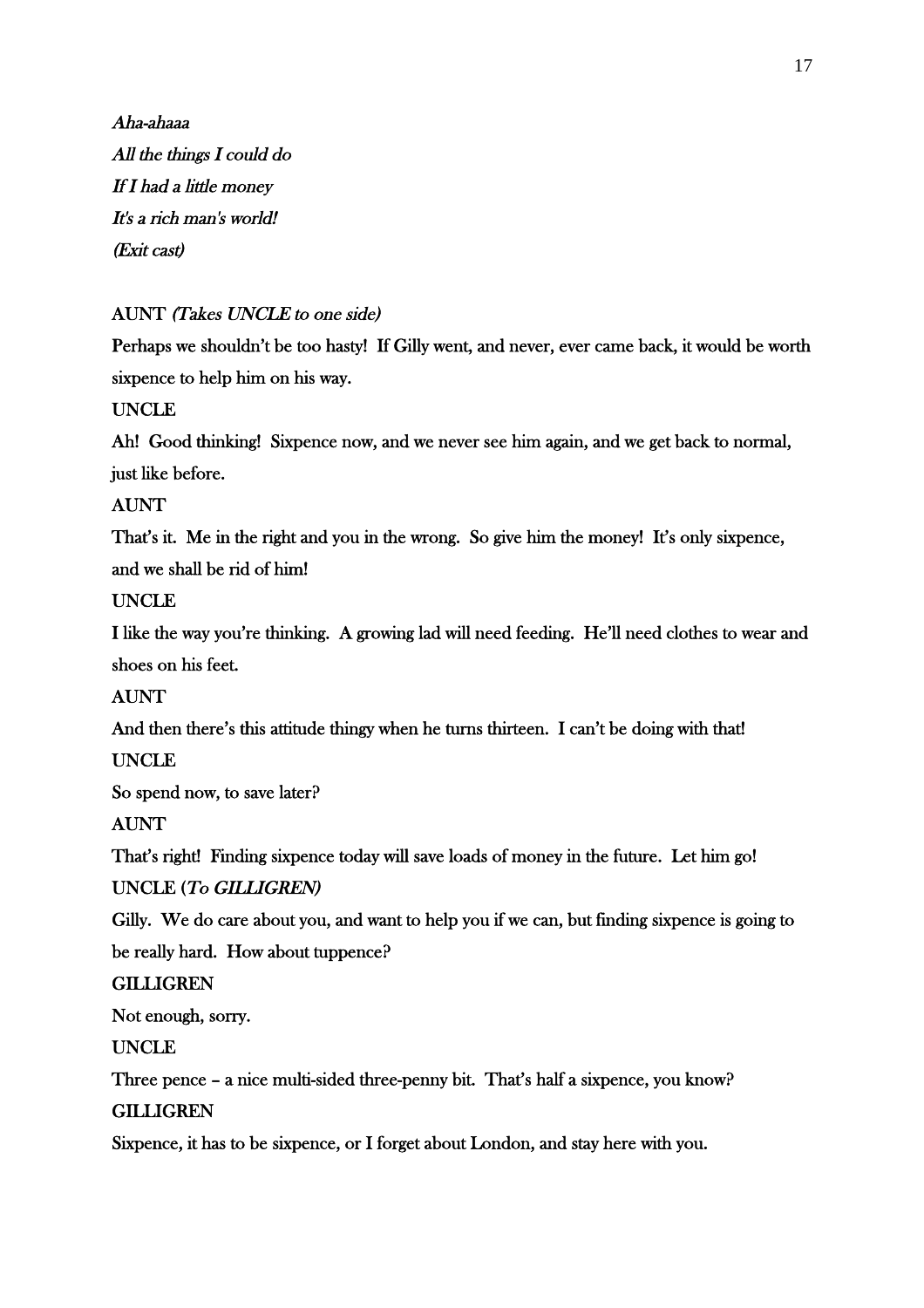#### AUNT (Takes sixpence from her apron)

You drive a hard bargain, Gilly. Here's sixpence.... but only on condition you promise never to return?

#### **GILLIGREN**

I promise! I promise I will never trouble you again. I'm going to London, to see the coronation. The streets of London are paved with gold. Fame and fortune await me! AUNT

Big dreams, Gilly. I hope they work out, and you're not disappointed. But even if you're poor, hungry and homeless, remember you have promised never to return. UNCLE

There's nothing more for you here, Gilly.

#### GILLIGREN

Never fear. I will not trouble you again. Goodbye, and thanks for - hang on! Just what did you do for me? No food, no drink, hard work without any thanks, and you made me sleep on the floor! So thanks - for nothing!

#### SONG 3- Hit the Road, Jack.

Hit the road Jack and don't you come back no more, no more, no more, no more. Hit the road Jack and don't you come back no more. (What you say?) Hit the road Jack and don't you come back no more, no more, no more, no more. Hit the road Jack and don't you come back no more.

(GILLIGREN, Solo?) Oh! Woman, oh woman, don't treat me so mean, You're the meanest old woman that I've ever seen. <sup>I</sup> guess if you said so I'd have to pack my things and go. (That's right)

Hit the road Jack and don't you come back no more, no more, no more, no more. Hit the road Jack and don't you come back no more.

Now baby, listen baby, don't-a treat me this-a way Cause I'll be back on my feet some day.

Don't care if you do 'cause it's understood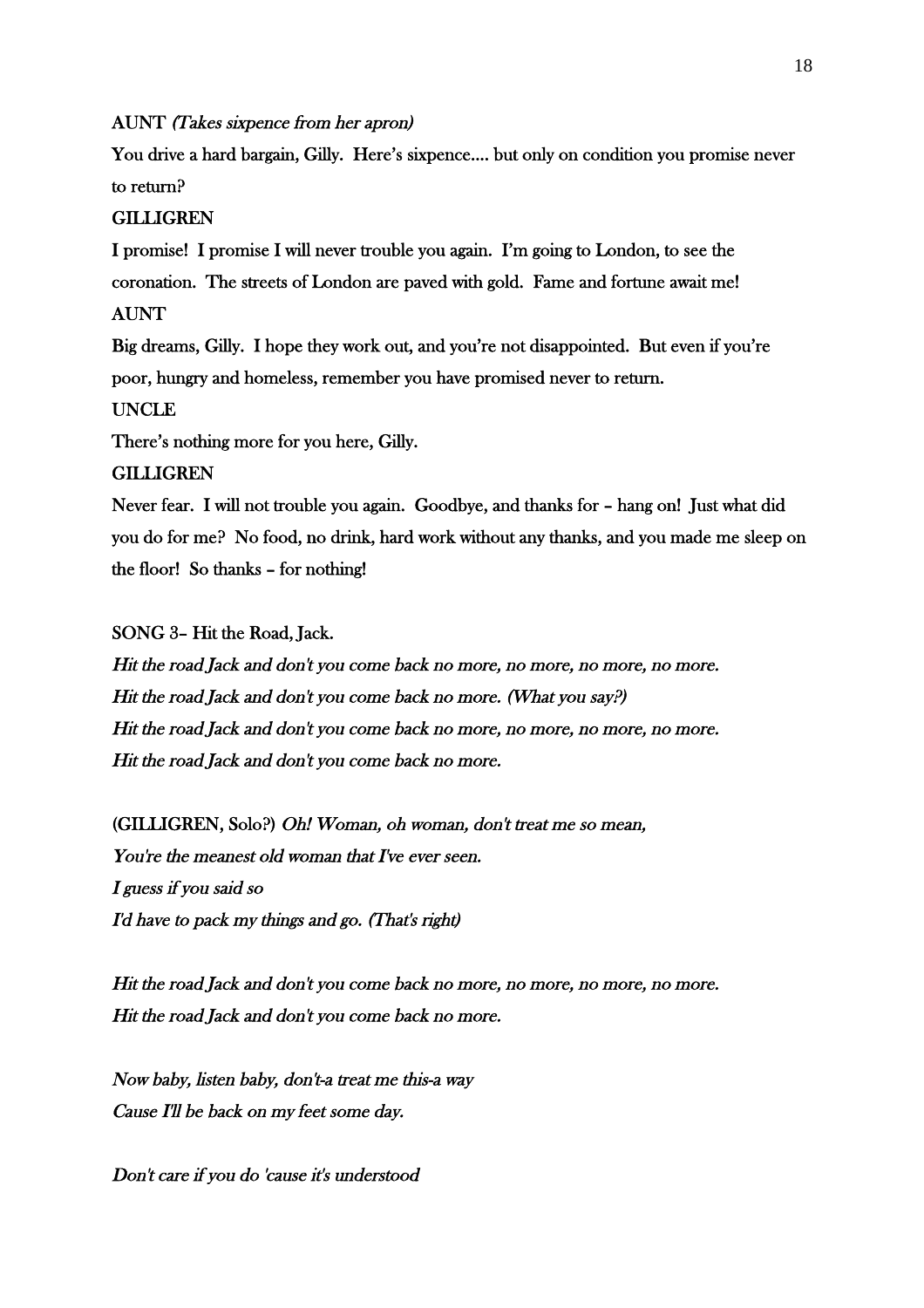You ain't got no money you just ain't no good.

Well, <sup>I</sup> guess if you say so <sup>I</sup> have to pack my things and go. (That's right)

Hit the road Jack and don't you come back no more, no more, no more, no more. Hit the road Jack and don't you come back no more.

Don't you come back no more. (What you say) Don't you come back no more (Come on baby) Don't you come back no more

#### (Exit GILLIGREN)

#### UNCLE

There's gratitude for you! You take in an orphan off the streets, and what thanks do you get? AUNT

It's all for the best. And he did do a morning's work.

UNCLE

Well I for one am glad to see the back of him.

AUNT

For once, and I hate to admit it, but this time just for once mind, I think you're right!

UNCLE

You mark my words - he'll not get far on sixpence. It's not exactly a fortune.

AUNT

The problem with money, is that you can only spend it once. Once it's gone, it's gone.

UNCLE

Sixpence will not last him long though. It's not as though it's a magic penny.

AUNT

You've done enough for him – we both have, and he wasn't very grateful. You might have been wasting your breath if you'd said anymore.